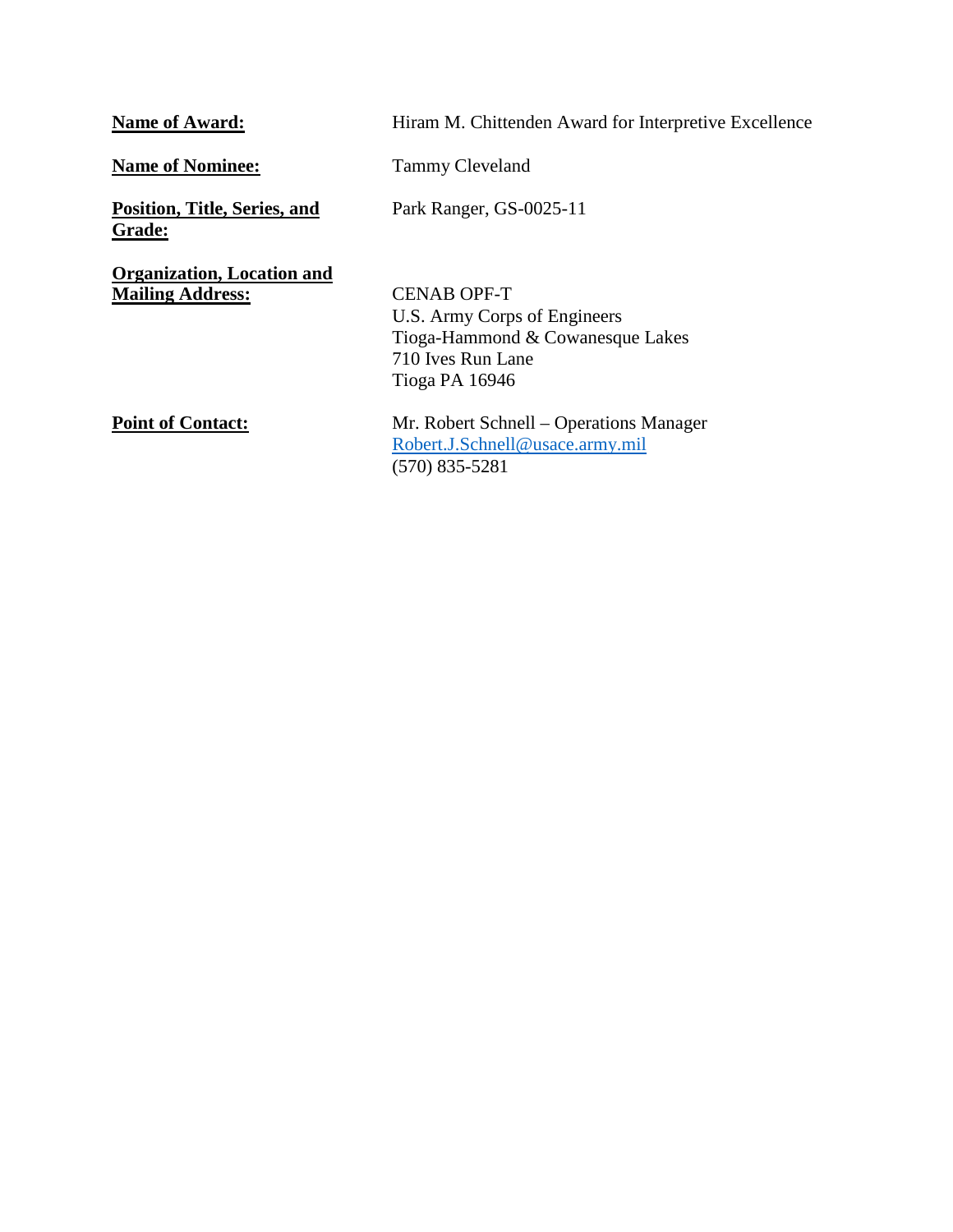## **Hiram M. Chittenden Award for Interpretive Excellence Executive Summary Tammy Cleveland Tioga-Hammond & Cowanesque Lakes**

The Tioga-Hammond & Cowanesque Lakes Project Team is honored to nominate Park Ranger Tammy Cleveland, for the 2016 Hiram M. Chittenden Award for Interpretive Excellence. Ms. Cleveland has been able to infuse creativity, innovation, and teamwork into the project's interpretive and outreach program. In Ms. Cleveland's 25 years at the project, she has

consistently strived to reach out to the community and make a positive impact on local Corps missions. In addition to performing a full range of visitor assistance and natural resource management activities, Ms. Cleveland's efforts throughout 2015 have produced a successful and vibrant interpretive program that has wide ranging impacts throughout the region.

In 2015, Ms. Cleveland accomplished an outstanding array of successes that included renovating the Project's Visitor Center interpretation exhibits, passionately promoting water safety, and expanding the interpretive program's scope and reach. While implementing an extraordinary range of programs, special events, and experiences for approximately 300,000 visitors year round, Ms. Cleveland took the time to mentor and involve other team members ranging from park rangers to the maintenance workers and volunteers, whose efforts and ideas contributed to the success of the interpretive program. Ms. Cleveland was the 2015 project volunteer



*Ms. Cleveland and Bobber Promoting Water Safety*

coordinator overseeing 157 volunteers, who worked 4,882 hours equating to \$112,627 in government service. Ms. Cleveland led the Project's water safety program, resulting in 5,097 individual direct face to face contacts, incorporating emergency response training, boating safety compliance checks and glow swim events.

Ms. Cleveland fosters a well-rounded and innovative interpretive program, involving recreation, environmental stewardship and flood risk management missions, and clearly deserves recognition as a candidate of the 2016 Hiram M. Chittenden Award for Interpretive Excellence.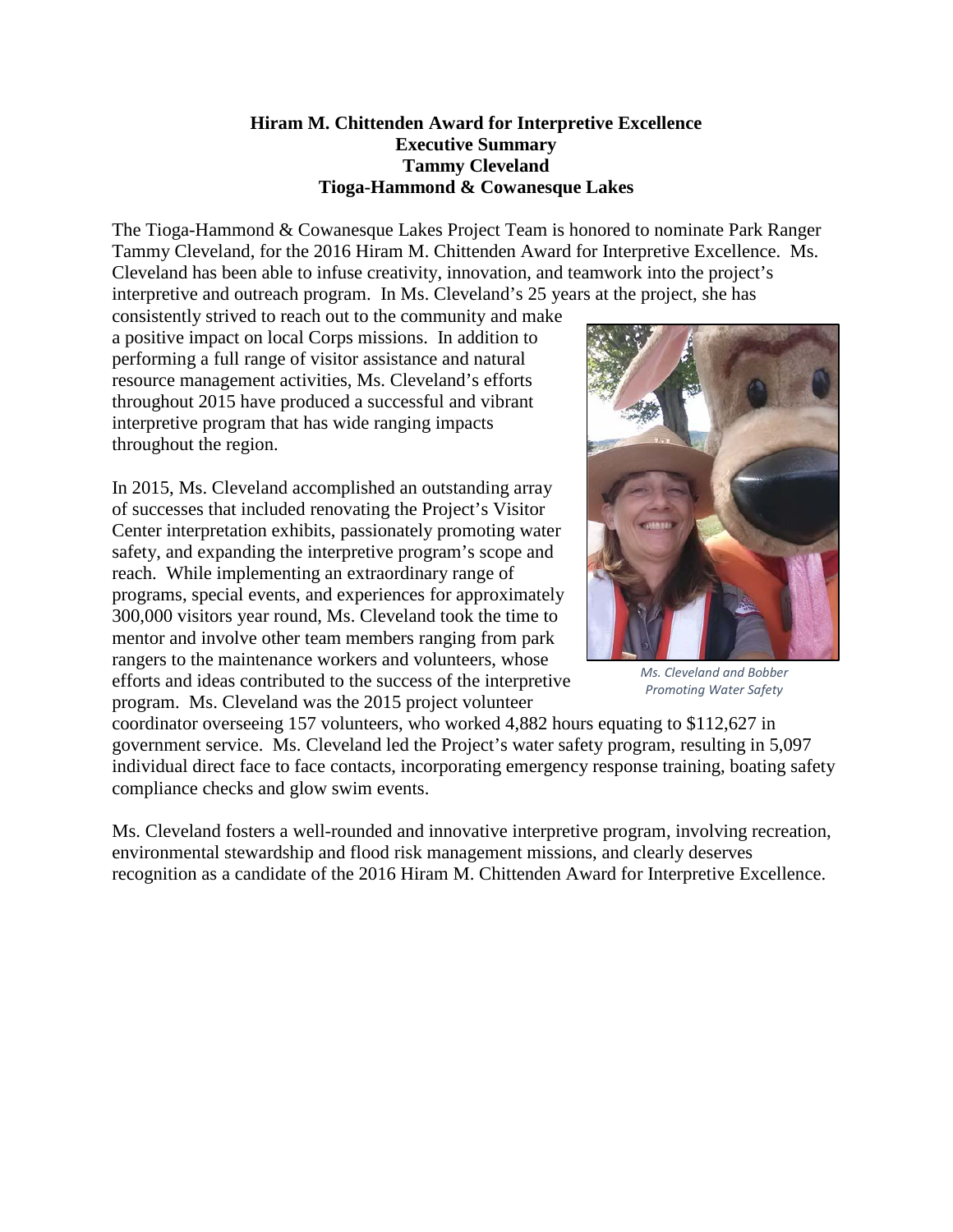## *Creativity and Originality:*

Tioga-Hammond & Cowanesque Lakes (THC Lakes) Park Ranger Tammy Cleveland has consistently refined her interpretative skills and developed a strong community cadre of coworkers, volunteers and partners over the last 25 years, which set the stage for a very successful 2015 interpretive and outreach year. While in addition to performing a full range of visitor assistance and natural resource management activities, Tammy finds creative ways to weave environmental and water safety education into effective opportunities among grade school programs, special events and experiences for approximately 300,000 THC Lakes visitors annually.

Tammy led the THC Lakes Visitor Center Improvement Project Development Team in creating a plan to incorporate popular existing building components with a vision that converts underutilized space, creating a provocative and entertaining experience that tells the stories of THC Lakes and the U.S. Army Corps of Engineers (USACE). Tammy followed up the plan with action, considerably improving the functionality of the facility and educational experiences visitors now realize.

The transition of the Visitor Center began by incorporating a popular wall mural with existing wildlife exhibits that previously served as the sole attraction. In another area of the Visitor Center, a small wall was created by the Project's maintenance team to create more nooks for visitors to explore. The wall hosts a display of the current state record crappie and describes environmental stewardship activities that have enhanced the health and sustainability of the lakes. Tammy enlisted a volunteer to paint the wall around the record fish. She also mentored employees who assisted with planning and installing the wrap, which now adorns the heating room doors and shelves, along with a 3 dimensional boat display on the wall. A taxidermist's mount of a Tiger Musky provides a 3 dimensional tie in with the boat, on top of the wall.

Working to reduce electric consumption, lights with motion sensors were installed to illuminate specific sections of the display. A flat screen monitor was installed on another wall which is used for several multimedia presentations. Ms. Cleveland has worked with a volunteer to produce presentations that offer programming on a rotation basis. Visitors are entertained by shows including historic construction photos, local flora and fauna, aerial footage, and THC Lakes Overview Videos produced in concert with USACE Baltimore District resources. Currently, a life jacket and water safety display is being constructed, which will fit under the monitor. The purpose is to promote the THC Lakes Life Jacket Loaner Program, allowing visitors to learn about different applications, offering an opportunity to try on life jackets and borrow them as needed.



*Progression of Creating the New Environmental Stewardship Display*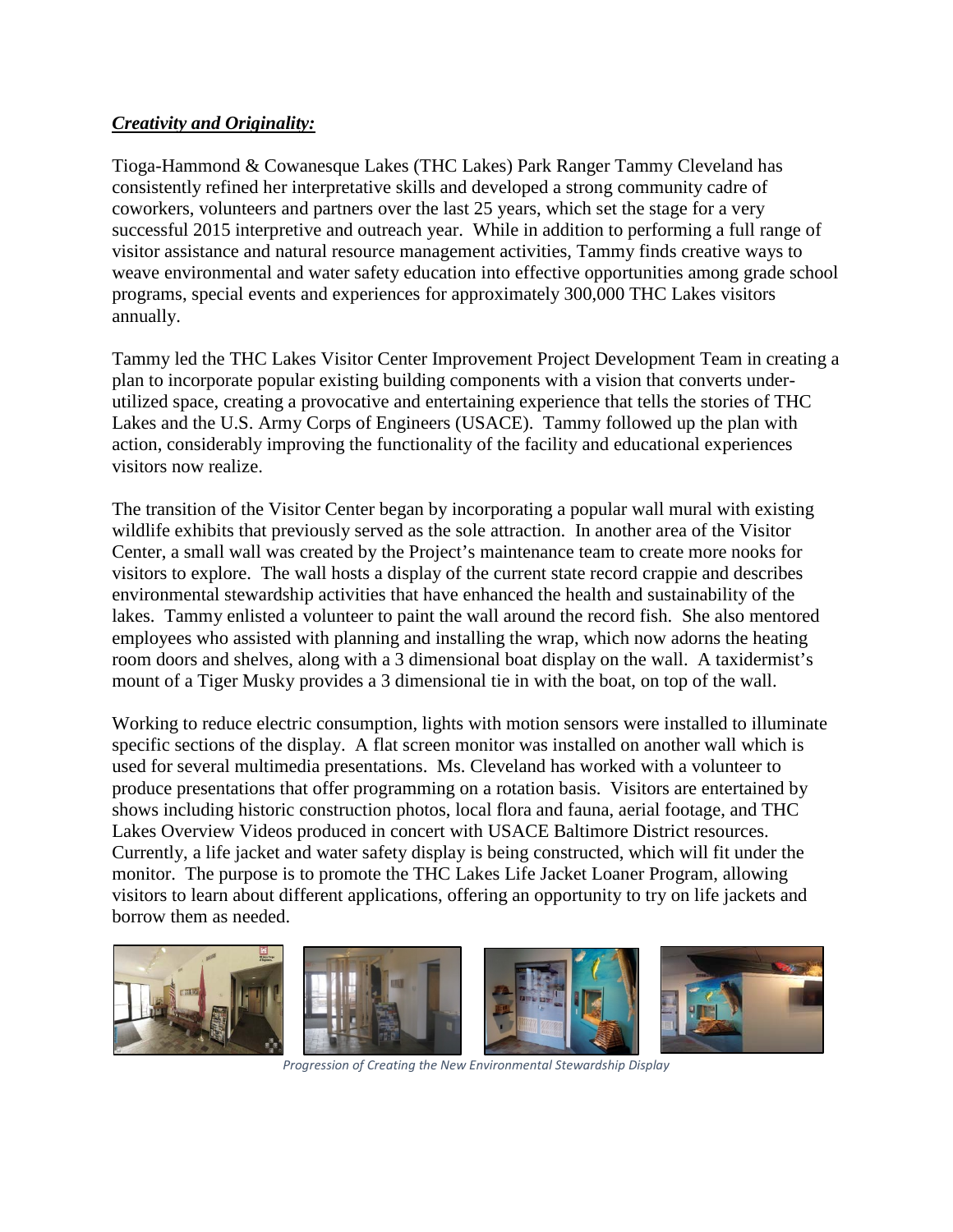

*Mobile Dry Erase Calendar Display Board*

Additionally, a partition was purchased to add additional functionality to the existing conference room. The room can host two multimedia presentations simultaneously with an added overhead projector and flat screen TV. The room is used for large groups who wish to employ stations, or for small weekend movie/water safety program presentations. A mobile dry erase calendar and display board was installed in the lobby to highlight programs and events at the Project. WiFi has been added to draw visitors and provide them with a service that is hard to come by in this very rural and remote area.

Tammy believes in encouraging visitor imagination and provoking thought, not simply lecturing visitors. In 2015, Tammy worked

with a local taxidermist in the

fabrication of a "touch and feel" rock exhibit that features crevasses in which bear fur, deer antlers, rattle snake skins and bird nests are hidden and felt by visitors. Objects are rotated to keep experiences fresh and visitors can complete identification sheets and be rewarded with water safety items. THC Lakes staff use this feature to incorporate water safety



*Touch and Feel Rock Exhibit*

discussion into the experience. The "touch and feel" rock has been used as a standalone exhibit, as well as in conjunction with approximately 10 school groups visiting the lakes. Feedback has been positive as visitors guess what the items are.



*Updated Osprey Display*

Continuing to make small spaces big, Tammy updated an inside Osprey display by creating new interpretive panels and lowering the outside nest, at a height to improve viewing. From the Osprey display, you can move outside to the back patio, where there is a telescopic viewer which allows visitors a close-up view of visible wildlife located behind the visitor center. Tammy has enhanced the surrounding area with bat and bluebird boxes, and has coordinated wildlife plantings involving the PGC and Agricultural Lessee. Improving the visitor's accessibility to wildlife with partner

contributions, promotes management objectives in the

areas of fostering community support and enhancing educational opportunities.

Tammy has effectively created a culture within the project, centered in teamwork and purpose, for the betterment of public safety, environmental education and community support.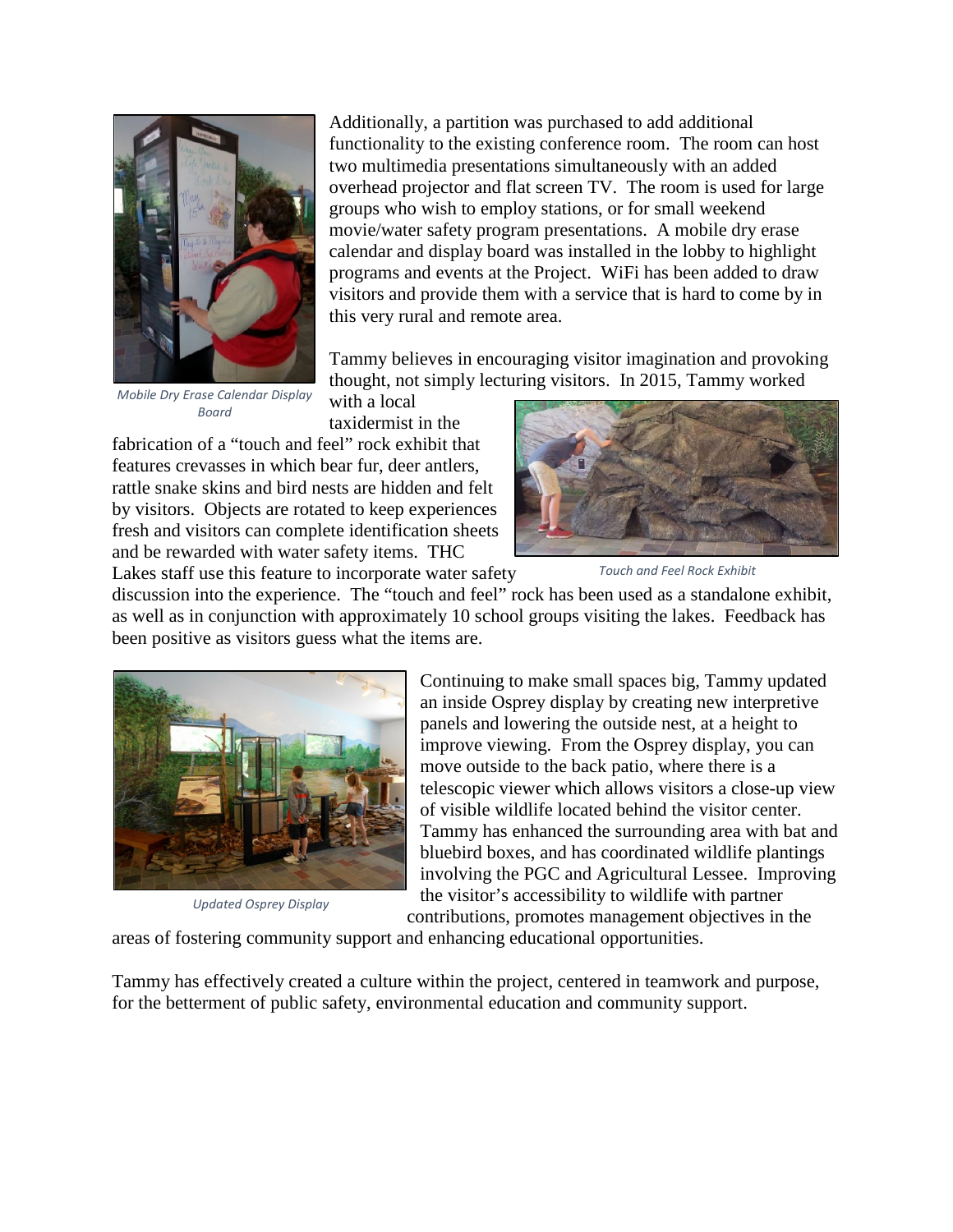## *Made a Positive Experience for Visitors:*

Tammy has wholeheartedly subscribed to Freeman Tilden's philosophy on interpretation. Tammy combines historical flooding and early cultural material, with present day issues such as invasive species and water safety, into a stimulating and palatable art form in many of her programs. Tammy routinely demonstrates her ability to successfully relate to grade school children and adults alike, by altering her style and content. Tammy has the flexibility to teach various educational subjects, while mixing in outdoor experiences. She has worked hard revitalizing and incorporating a Visitor Center Tree Arboretum Trail into the THC Lakes



*Tammy Hosting an Area School Group*

programs. Additionally, Tammy has led volunteers to take ownership of the area perennial landscaping display, which serves as great examples for promoting pollinator education in home applications. She believes in interactivity with her groups and always seeks understanding by relaxing the group with her sense of humor, followed up with provoking discussion and thought. Her goal is to inspire curiosity and awareness.

Tammy was the 2015 project volunteer coordinator overseeing 157 volunteers that worked 4,882 hours, equating to \$112,627 in government service or about 11% of North Atlantic Division's total. Additionally, Tammy oversees partnership activities with the Pennsylvania Fish and Boat Commission (PFBC), Pennsylvania Game Commission (PGC) and Tioga County Bass Anglers, which contributed \$31,256 in value in FY15, improving fish habitat, assisting with environmental education and stocking fish fingerlings.



*Bobber and Tammy*

Understanding that the whole is greater than the sum of its parts, Tammy took the time to mentor and involve other team members ranging from park rangers to maintenance workers and volunteers whose efforts and ideas contributed to the success of the interpretive program. Interpretive programs often address issues such as invasive species including Japanese Honey Suckle and Zebra Mussels; as well as detailing the importance of local species such as Eagles, Ospreys, and Timber Rattlesnakes.

Tammy helped to develop a devoted group of 10 volunteers who provide approximately 30 interpretive programs for local school districts and within the campgrounds. Williamson High School students returns every year to plant approximately 1,200 trees;

volunteers assist with 30 Eagle and Osprey nesting surveys for PGC reporting; and USACE staff are a regular presence at Natural Resource Management Career Field Day at Mill Cove, Southern Tioga School District Career Day, Environmental Awareness Days at Ives Run, PGC Youth Field Days, Ives Run Trail Challenge Races, fish cover placement days, Earth Day at Mill Cove, and Reptile and Amphibian Day.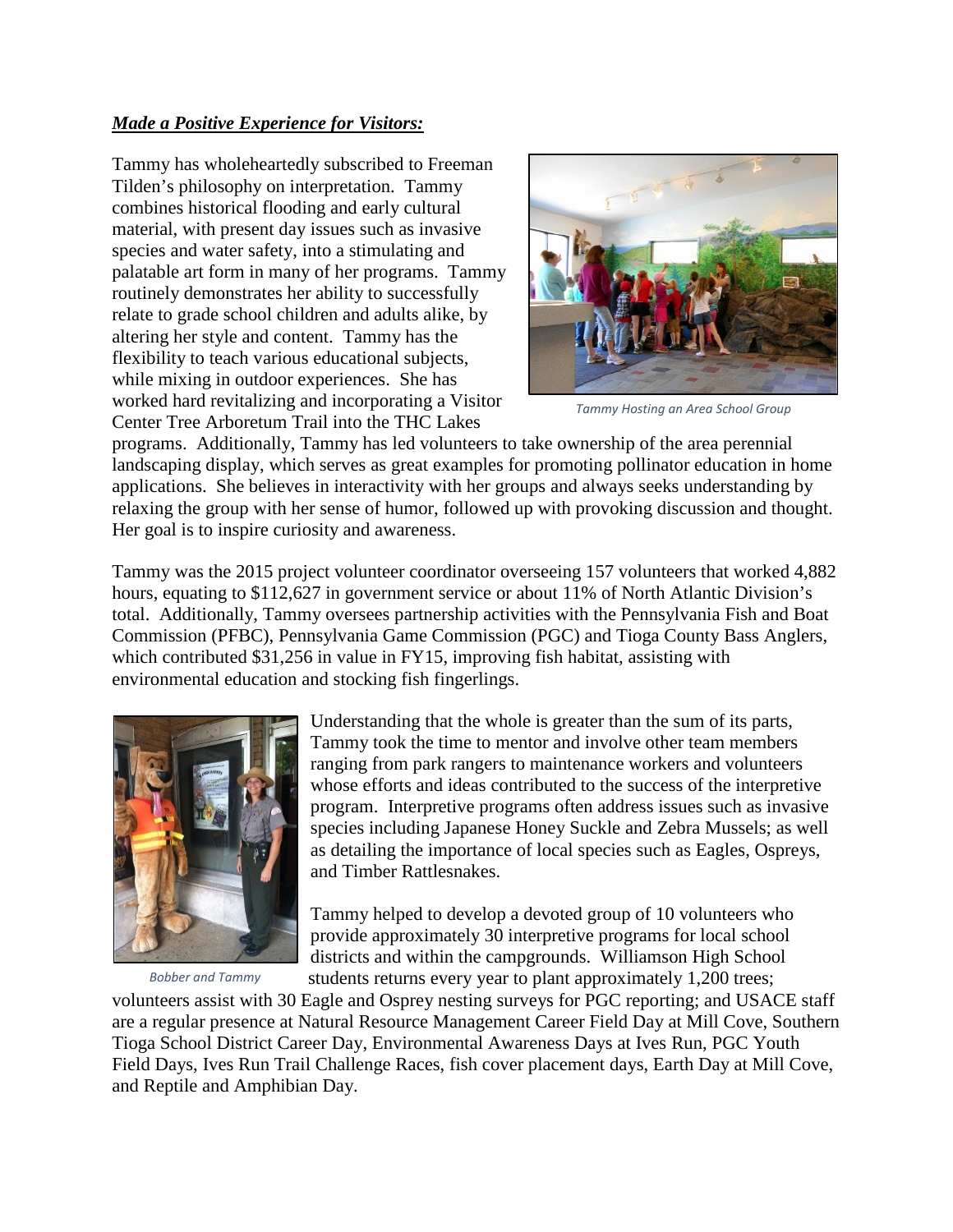Volunteers and Park Rangers including Tammy, participated and led several community events to get the Water Safety Message out to the public, including Wear your Life Jacket to Work Day,

Children's Health Fair in Wellsboro, Tioga Old Home Days Parade and Kids Day, Tioga County Fair, Kids Fishing Derby, Christmas tree decorating contest, and the Pennsylvania State Laurel Festival Parade in Wellsboro. Participating in these local community events continued the grass root movement imprinting the Corps' water safety message on all in attendance. The purpose is to stay relevant and keep the message fresh. This combats the attitude of indifference, along with the "out of sight, out of mind" perception by creating the atmosphere that this is



*Ives Run Trail Challenge Race*

really something important for everyone to care about. Ms. Cleveland also repurposed a remote control water safety jet ski from Jacksonville District. This new water safety mascot made a big impact when it was presented at the Tioga Old Home Days Parade.

To further illustrate the safety culture Tammy has helped develop, THC Lakes have recently passed several significant close calls this past summer. In June 2015, a THC Lakes maintenance



*THC Lakes Staff Wear Your Life Jacket to Work Day*

employee witnessed an unattended motor home gaining momentum traveling downhill towards Cowanesque Lake, multiple campsites and a playground. The employee took immediate and decisive action intercepting the motor home with his USACE vehicle, preventing any significant property damage or possible loss of life. In July 2015, a THC Lakes volunteer was off duty boating on Cowanesque Lake, when he discovered two campers attempting to swim across the lake, and appeared to be in danger. The volunteer quickly boated over to the individuals and provided life

jackets so they could swim back to shore. Once on shore, one of the campers humbly said, "I would not have made it without the life jacket." Tammy herself in July of 2015, discovered a heart attack victim at THC Lakes and quickly enabled life-saving care including the use of an Automated External Defibrillator (AED) machine, performed cardiopulmonary resuscitation (CPR) and phoned for paramedics. Tammy received the 2015 Baltimore District Hero of the Quarter for that action.

A big part of the interpretive program is amplifying awareness with the purpose of it leading to action. This growing circuit of community members, who give back, creates a positive experience for both visitors and volunteers alike. Programs and events are designed to foster positive attitudes and continue the cycle of voluntary stewardship. Tammy plays a vital role in bringing this cohort together for the benefit of the visitor.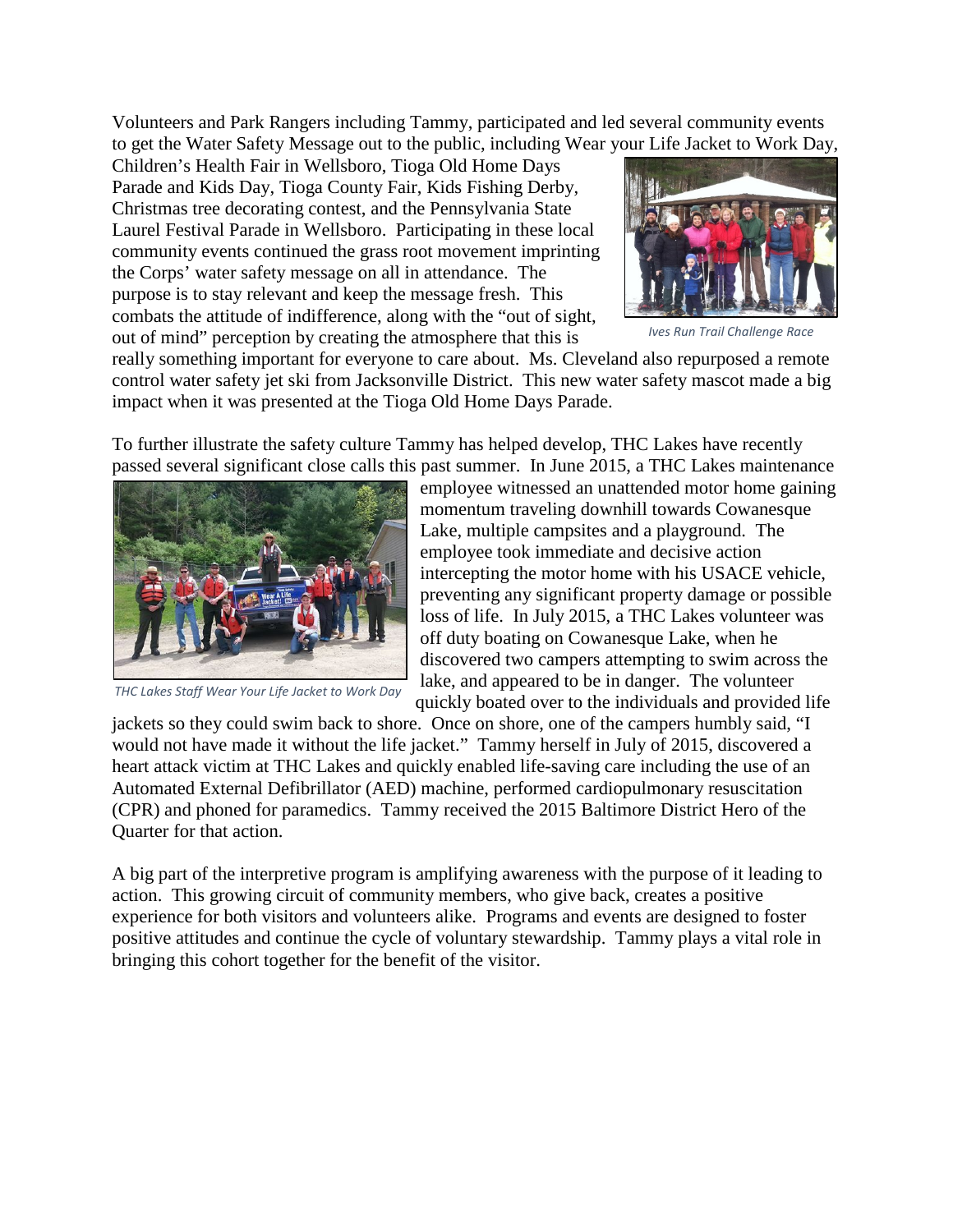# *Enhancement of the Public's Understanding of the USACE and THC:*

Management's desire to focus on the Corps story and THC Lakes' missions led Tammy to develop a timeline display that encompasses the roles played by the Baltimore District through our flood risk management, recreation, environmental stewardship, and water quality missions. This updateable timeline also features an interactive touch screen display that will offer visitors information about local recreational resources including trails and information on how flood risk management works. Local resources and public input was sought to provide a well-rounded picture of the benefits that the lakes provide. To facilitate the process of acquiring the display, Ms. Cleveland worked with the St. Louis District to utilize existing contractor subject matter experts, streamlining the acquisition process. Interpretive



*Future Location of Timeline*



*Timeline in Development Phase*

panels from inside the facility now have been installed outside, to open up space in the visitor center and to add to the experience visitors undergo as they walk from the parking lot, up the sidewalks, and into the visitor center. These informative and historical

interpretive panels along the visitor center walkway teach about the flood risk management mission in addition to its history.

Understanding the USACE is the country's largest provider of water based recreation, THC Lakes management and Tammy have made water safety a top management priority. She has shown the ability to do more with less, and has had a significant impact on the community in this regard. Her achievements in 2015 demonstrated her resourcefulness and passion to educate and serve the public. She continued to employ a multi-tiered approach by utilizing park rangers, volunteers, Friends of THC Lakes, as well as the local community. Tioga-Hammond & Cowanesque Lakes continued supporting HQUSACE's Public Fatality Reduction Initiative and the Baltimore District's "Think Five, Stay Alive" campaign. During the 2015 recreation season, the Ranger staff and volunteers made direct face to face water safety contacts with 5,097 individuals.



*Bobber Helping with Fish Structures*

Tammy had extraordinary success in cultivating THC Lakes resident volunteer, Ms. Barbara Smith, who was dedicated to interpretive outreach efforts. Ms. Smith has proved to be an essential asset in promoting water safety. Tammy led a partnership agreement with Pennsylvania Department of Transportation (PennDOT) and their Route 15 Welcome Center Rest Area asset. Tammy developed an interpretive display which was installed on their trail system overlooking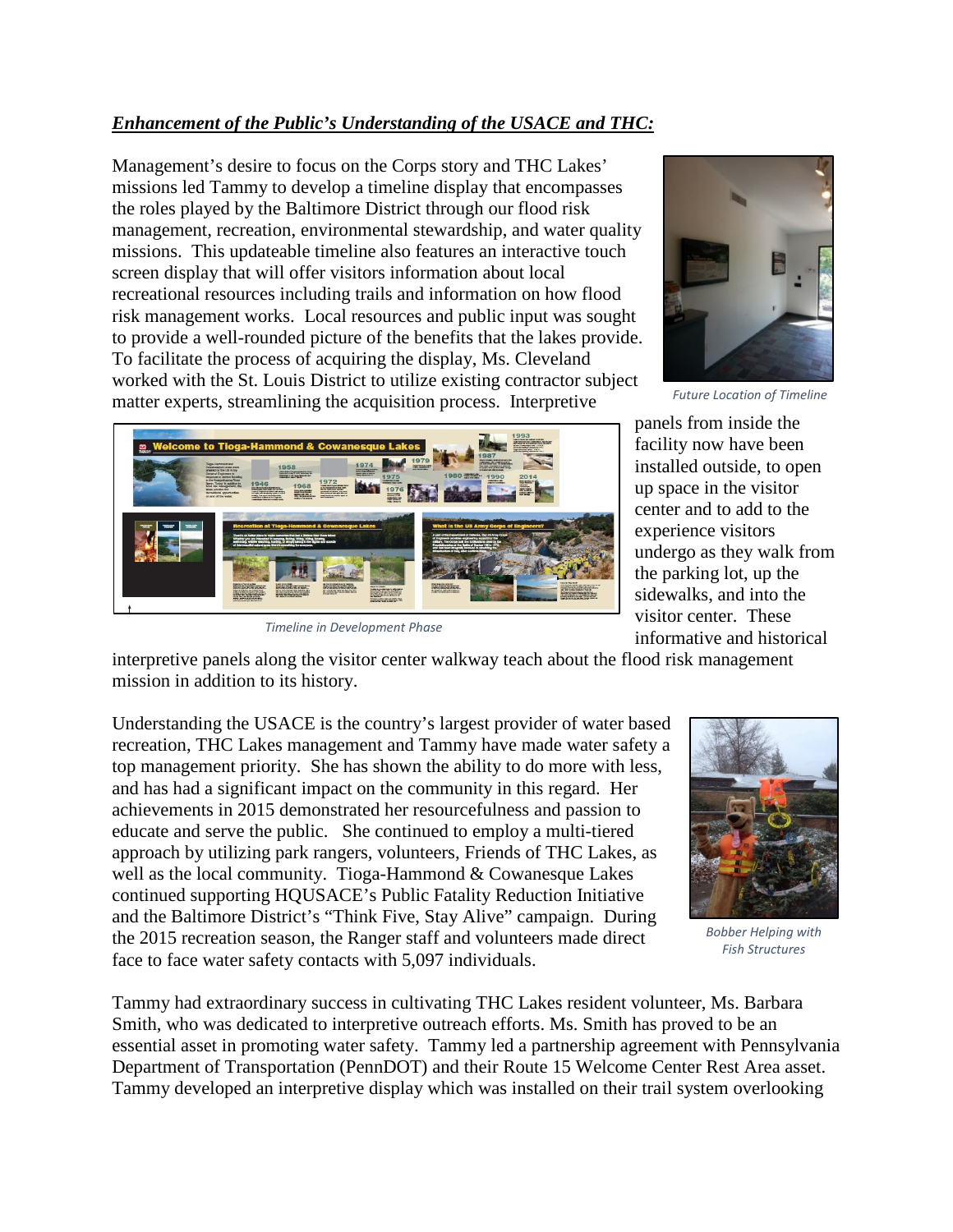

*Ms. Barbara Smith and Bobber*

Tioga and Hammond Lakes that illustrates and interprets the Connecting Channel feature and water quality mission. Additionally, Tammy worked with PennDOT to provide space for a USACE booth where Ms. Smith and other volunteers were able expand water safety visibility. Not only did this partnership reach travelers, but it reached the community as a whole because local residents regularly bring family and friends to the Route 15 Welcome Center Rest

Area to view the two lakes. In 2015, Ms. Smith made 2,861 contacts given this new opportunity which Tammy helped develop.

During National Safe Boating Week, Ms. Cleveland reached out to several local businesses that support the USACE, by placing water safety messages on their billboards. The North Shore Boat Club, Dandy Mart in Lawrenceville, PA, Acorn/Exxon in Wellsboro, PA, and Florida Fryed Chicken in Tioga, PA all participated. Additionally, two water safety messages were installed at the entrance to the South Shore Recreation Area and at the Ives Run entrance. These signs provided another opportunity to remind visitors about the importance of life jackets.



*Water Safety Message*



*THC Lakes Glow Swim*

Ms. Cleveland also utilized the grass roots network provided by The Friends of THC Lakes who co-sponsored two Glow Swims, one at Tompkins Campground Beach and one at Ives Run Beach. These events gave approximately 40 visitors an opportunity to swim at night in a controlled designated swimming area. Kids and adults decorated their life jackets with glow rings, bracelets, and sticks. Participants were greeted by rangers and volunteers. Volunteers assisted swimmers with choosing a properly fitted life jacket so that all ages

could participate. The Glow Swim was very powerful and successful. Following the swimming portion of the evening, the Friends of THC Lakes provided a campfire with s'mores, as a THC Lakes volunteer led a karaoke sing along.

Throughout the past few years, Tammy tackled management concerns of THC Lakes erosion and sedimentation due to unstable shorelines with real solutions. Tammy submitted and received \$15,000 in FY15 HQUSACE Handshake funding for an erosion stabilization project on 670 feet of shoreline on Hammond and Cowaneseque Lakes. Tammy received the commitment of \$20,000 from Shell Corporation for 1,200 tons of stone and PFBC committed \$18,368 of in-kind labor for design and installation work, along with construction equipment use. Tammy is planning to fully implement this project in 2016, along with working with



*Hammond Lake Stone Deflector Project Example*

Baltimore District's Corporate Communications Office for video productions to be displayed on social media, USACE websites and THC Lakes Visitor Center.